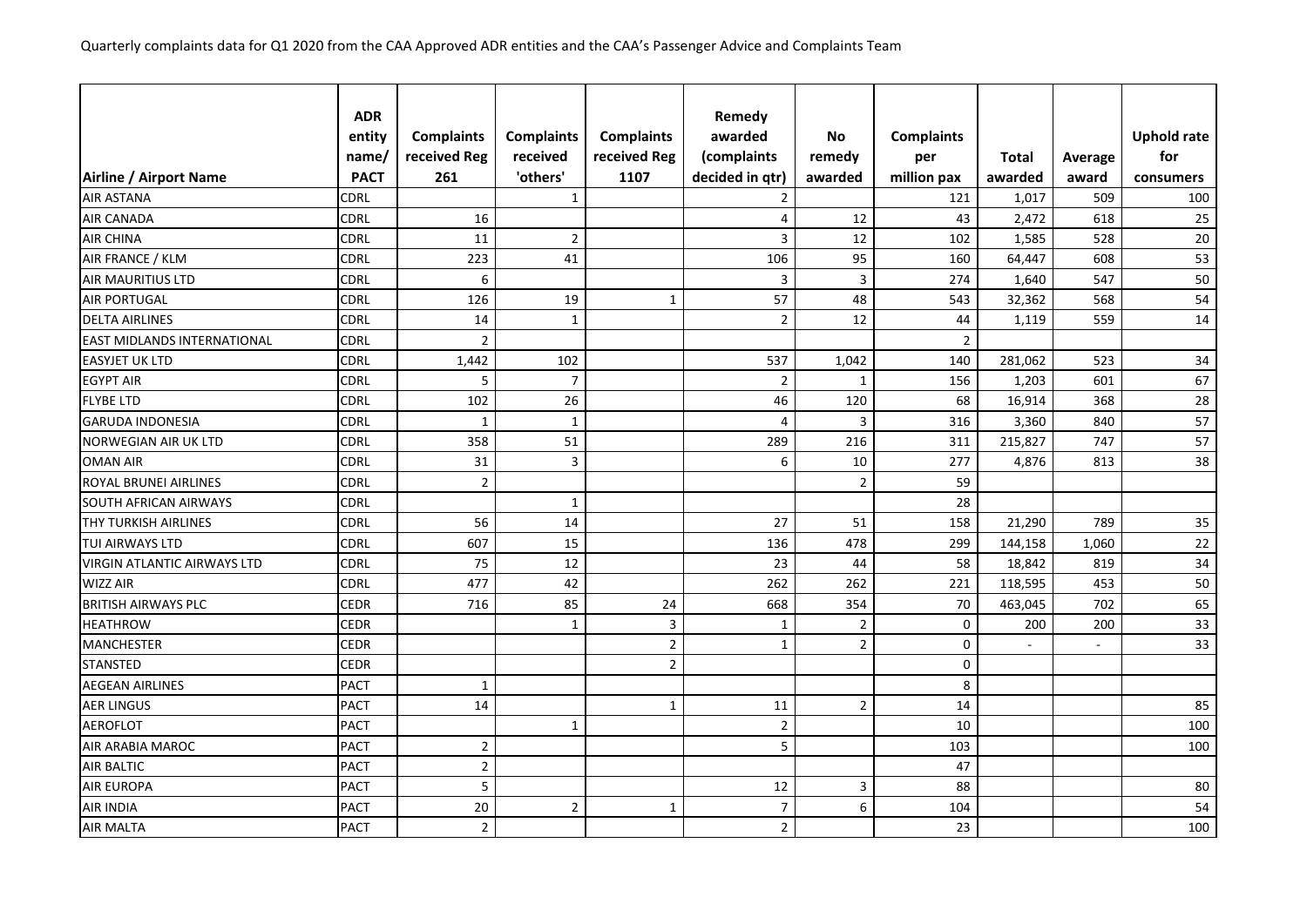| AIR MOLDOVA INTERNATIONAL      | <b>PACT</b> | $\mathbf 1$      |                |              |                |                         | 61                  |  |     |
|--------------------------------|-------------|------------------|----------------|--------------|----------------|-------------------------|---------------------|--|-----|
| AIR NEW ZEALAND LTD            | <b>PACT</b> |                  |                |              | $\mathbf{1}$   |                         |                     |  | 100 |
| AIR NOSTRUM                    | <b>PACT</b> | $\mathbf{1}$     |                |              |                |                         | 2,545               |  |     |
| <b>AIR TRANSAT</b>             | <b>PACT</b> | $\mathbf{1}$     |                |              |                | $\mathbf{1}$            | 13                  |  |     |
| ALITALIA (CAI)                 | <b>PACT</b> | 12               | 3              |              | $\mathbf{3}$   | $\mathbf{1}$            | 91                  |  | 75  |
| <b>AMERICAN AIRLINES</b>       | <b>PACT</b> | 5                | $\mathbf 1$    | $\mathbf{1}$ | $\overline{2}$ | $\overline{\mathbf{3}}$ | $\,8\,$             |  | 40  |
| ATLASGLOBAL                    | <b>PACT</b> |                  |                |              |                | $\mathbf{1}$            |                     |  |     |
| <b>AURIGNY AIR SERVICES</b>    | <b>PACT</b> | $\overline{2}$   |                |              |                |                         | 16                  |  |     |
| AVIANCA COLOMBIA               | <b>PACT</b> | $\overline{2}$   |                |              |                |                         | 49                  |  |     |
| AZERBAIJAN AIRLINES (AZAL)     | <b>PACT</b> | $\mathbf{1}$     |                |              |                |                         | 119                 |  |     |
| BELAVIA (BELARUSSIAN AIRLINES) | <b>PACT</b> | $\mathbf{1}$     |                |              |                |                         | 120                 |  |     |
| <b>BH AIR</b>                  | <b>PACT</b> | $\overline{4}$   |                |              | $\mathbf{1}$   |                         | 22,857              |  | 100 |
| <b>BLUE AIR</b>                | <b>PACT</b> | $\overline{4}$   |                |              | $\overline{7}$ |                         | 32                  |  | 100 |
| <b>BLUE ISLANDS LIMITED</b>    | <b>PACT</b> | $\overline{2}$   |                |              |                |                         | 56                  |  |     |
| <b>BMI REGIONAL</b>            | <b>PACT</b> | $\mathbf{1}$     |                |              |                |                         |                     |  |     |
| <b>BRITISH AIRWAYS PLC</b>     | <b>PACT</b> |                  |                | $\mathbf{1}$ |                |                         | $\mathsf{O}\xspace$ |  |     |
| <b>BRUSSELS AIRLINES</b>       | <b>PACT</b> |                  |                |              | $\mathbf{1}$   |                         |                     |  | 100 |
| <b>CATHAY PACIFIC AIRWAYS</b>  | <b>PACT</b> |                  |                |              | $\mathbf{1}$   |                         |                     |  | 100 |
| CHINA EASTERN AIRLINES         | <b>PACT</b> |                  |                |              | $\overline{2}$ |                         |                     |  | 100 |
| <b>CHINA SOUTHERN</b>          | <b>PACT</b> |                  |                |              |                | $1\,$                   |                     |  |     |
| <b>COPA AIRLINES</b>           | <b>PACT</b> |                  | $\mathbf 1$    |              |                |                         |                     |  |     |
| <b>EASTERN AIRWAYS</b>         | <b>PACT</b> | $\mathbf{1}$     |                |              |                | $\mathbf{1}$            | 33                  |  |     |
| <b>EASYJET UK LTD</b>          | <b>PACT</b> |                  |                | $\mathbf{1}$ |                |                         | 0                   |  |     |
| <b>EMIRATES</b>                | <b>PACT</b> | 32               | $\mathsf 3$    | $\mathbf{1}$ |                | $\mathbf{1}$            | 24                  |  |     |
| <b>ENTER AIR</b>               | <b>PACT</b> | $\boldsymbol{9}$ | $\mathbf{1}$   | $\mathbf{1}$ |                | $\sqrt{2}$              | 35                  |  |     |
| <b>ETHIOPIAN AIRLINES</b>      | <b>PACT</b> | $\overline{2}$   | $\overline{2}$ |              |                |                         | 54                  |  |     |
| <b>ETIHAD AIRWAYS</b>          | <b>PACT</b> | $\mathbf 1$      | $\mathbf 1$    |              | 5              | $\overline{2}$          | 6                   |  | 71  |
| <b>EVA AIR</b>                 | <b>PACT</b> | $\mathbf{1}$     |                |              | $\mathbf{1}$   | $\sqrt{2}$              | 19                  |  | 33  |
| <b>EVELOP</b>                  | <b>PACT</b> | $\mathbf{1}$     |                |              |                |                         | 579                 |  |     |
| <b>FINNAIR</b>                 | <b>PACT</b> | $\overline{3}$   |                |              |                | 2                       | 13                  |  |     |
| <b>FLYBE LTD</b>               | <b>PACT</b> |                  |                | 1            |                |                         | $\mathbf{1}$        |  |     |
| <b>FREEBIRD AIRLINES</b>       | <b>PACT</b> | $\mathbf{1}$     |                |              | $\mathbf{1}$   | $\overline{3}$          | 227                 |  | 25  |
| <b>GEORGIAN AIRWAYS</b>        | <b>PACT</b> | $\mathbf{1}$     |                |              |                |                         | 283                 |  |     |
| <b>HAINAN AIRLINES</b>         | <b>PACT</b> | $\mathbf{1}$     |                |              |                |                         | 43                  |  |     |
| HI FLY                         | <b>PACT</b> | $\mathbf{1}$     |                |              |                |                         | 690                 |  |     |
| <b>IBERIA</b>                  | <b>PACT</b> | 60               | 6              |              | 52             | $\overline{4}$          | 290                 |  | 93  |
| <b>ICELANDAIR</b>              | <b>PACT</b> | $\overline{2}$   |                |              | $\mathbf{1}$   |                         | 14                  |  | 100 |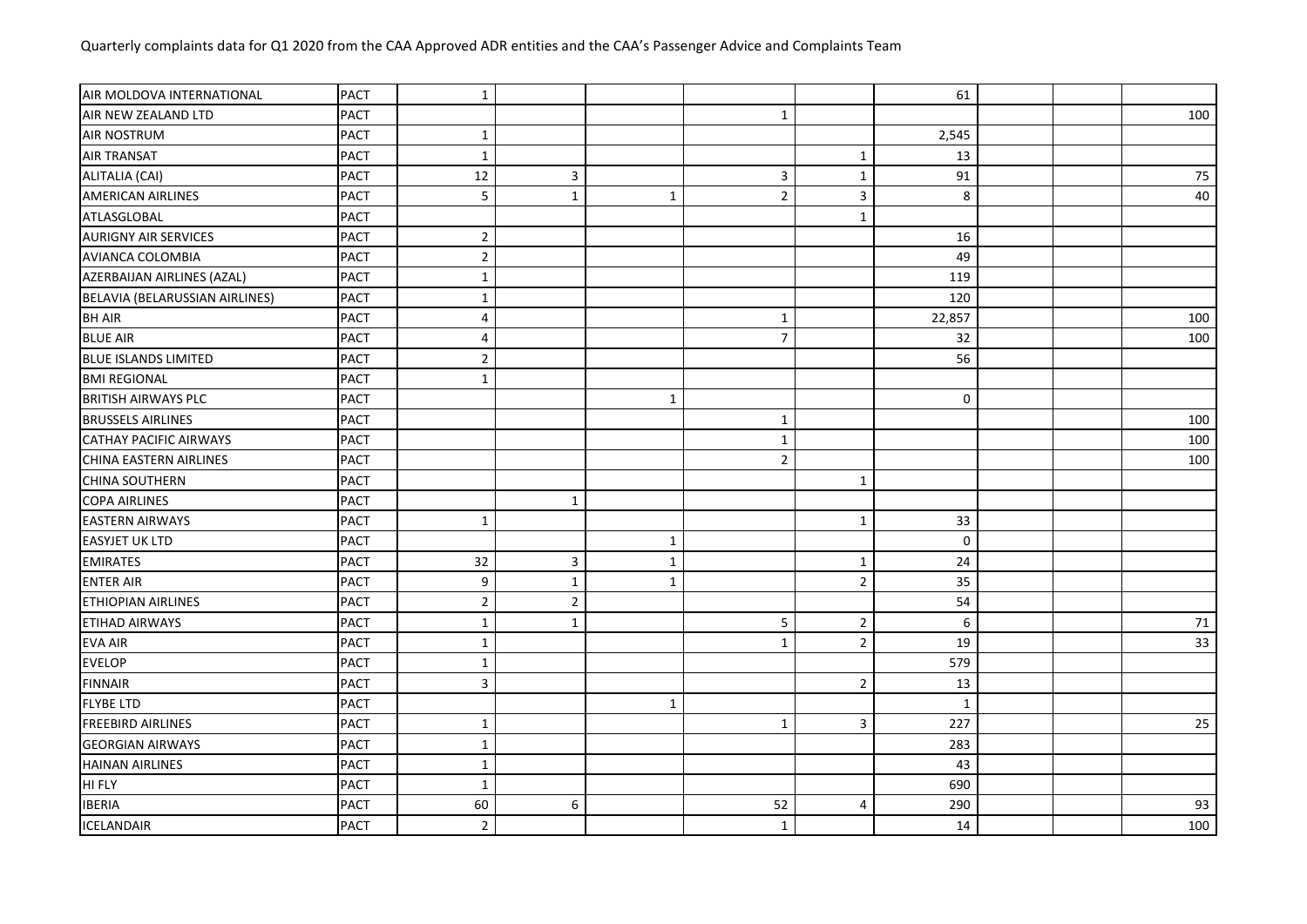| JET2.COM LTD                       | <b>PACT</b> | 27                      |                | $\mathbf{1}$   | $\mathbf{1}$   | 19             | 10             |  | $5\phantom{.}$ |
|------------------------------------|-------------|-------------------------|----------------|----------------|----------------|----------------|----------------|--|----------------|
| <b>KENYA AIRWAYS</b>               | <b>PACT</b> | $\mathbf{1}$            | $\mathbf 1$    |                |                |                | 52             |  |                |
| <b>KOREAN AIR</b>                  | <b>PACT</b> | $\mathbf{1}$            |                |                | $\mathbf{1}$   |                | 20             |  | 100            |
| <b>KUWAIT AIRWAYS</b>              | <b>PACT</b> | $\mathbf{1}$            |                |                |                |                | 12             |  |                |
| <b>LATAM AIRLINES BRASIL</b>       | <b>PACT</b> | $\mathbf{1}$            |                |                | $\overline{2}$ |                | 16             |  | 100            |
| <b>LEVEL EUROPE</b>                | <b>PACT</b> |                         |                |                | $\overline{2}$ |                |                |  | 100            |
| <b>LOGANAIR LTD</b>                | <b>PACT</b> | 9                       |                |                |                |                | 34             |  |                |
| <b>LOT-POLISH AIRLINES</b>         | <b>PACT</b> | 5                       |                |                |                | 5              | 40             |  |                |
| LUFTHANSA                          | <b>PACT</b> | $\overline{2}$          |                |                | 3              | $\mathbf{1}$   | $\overline{2}$ |  | 75             |
| LUXAIR                             | <b>PACT</b> | $\overline{\mathbf{3}}$ |                |                |                |                | $71\,$         |  |                |
| MALAYSIAN AIRLINES SYSTEM-MAS      | <b>PACT</b> |                         | $\mathbf{1}$   |                | 3              | $\overline{2}$ | 12             |  | 60             |
| <b>NEOS SPA</b>                    | <b>PACT</b> | $\mathbf{1}$            |                |                | $\mathbf{1}$   |                |                |  | 100            |
| NORWEGIAN AIR SHUTTLE              | <b>PACT</b> |                         |                |                | $\mathbf{1}$   |                |                |  | 100            |
| PAKISTAN INTL AIRLINES             | <b>PACT</b> | 12                      |                |                | $\overline{2}$ | $\mathbf{1}$   | 70             |  | 67             |
| <b>PEGASUS AIRLINES</b>            | <b>PACT</b> | $\overline{2}$          | $\sqrt{2}$     |                | $\overline{2}$ | $\overline{2}$ | 22             |  | 50             |
| PHILIPPINE AIRLINES                | <b>PACT</b> | $\mathbf{1}$            |                |                |                |                | 40             |  |                |
| QANTAS                             | <b>PACT</b> | 3                       |                |                |                |                | 26             |  |                |
| <b>QATAR AIRWAYS</b>               | <b>PACT</b> | 28                      | $\sqrt{2}$     | $\mathbf{1}$   | 11             | 8              | 53             |  | 58             |
| ROYAL AIR MAROC                    | <b>PACT</b> | $\mathbf{1}$            |                |                |                |                | 20             |  |                |
| ROYAL BRUNEI AIRLINES              | <b>PACT</b> | $\mathbf{1}$            |                |                |                |                | 29             |  |                |
| ROYAL JORDANIAN                    | <b>PACT</b> |                         |                |                |                | 1              |                |  |                |
| <b>RYANAIR</b>                     | <b>PACT</b> | 234                     | 8              | $\overline{2}$ | $71\,$         | 130            | 23             |  | 35             |
| SAS                                | <b>PACT</b> |                         |                |                | 3              |                |                |  | 100            |
| SAUDI ARABIAN AIRLINES             | <b>PACT</b> | 3                       |                |                | $\mathbf{1}$   |                | 28             |  | 100            |
| <b>SHENZHEN AIRLINES</b>           | <b>PACT</b> |                         | 1              |                |                |                | 61             |  |                |
| <b>SINGAPORE AIRLINES</b>          | <b>PACT</b> | 3                       |                |                |                | $\overline{2}$ | 12             |  |                |
| <b>SPICEJET</b>                    | <b>PACT</b> |                         | $1\,$          |                |                |                |                |  |                |
| <b>STOBART AIR</b>                 | <b>PACT</b> | $\overline{4}$          |                |                | $\mathbf{1}$   | 1              | 39             |  | 50             |
| THAI AIRWAYS INTERNATIONAL         | <b>PACT</b> | 15                      |                |                | 6              | $\overline{2}$ | 113            |  | 75             |
| <b>TITAN AIRWAYS LTD</b>           | <b>PACT</b> | $\overline{2}$          |                |                |                |                | 39             |  |                |
| <b>TUNISAIR</b>                    | <b>PACT</b> | $\mathbf{1}$            |                |                |                | $\mathbf{1}$   | 51             |  |                |
| UKRAINE INTERNATIONAL AIRLINES     | <b>PACT</b> | $\overline{2}$          |                |                | $\mathbf{1}$   |                | 41             |  | 100            |
| UNITED AIRLINES                    | <b>PACT</b> | 12                      |                |                | 11             | 5              | 21             |  | 69             |
| <b>VIRGIN ATLANTIC AIRWAYS LTD</b> | <b>PACT</b> |                         | $\mathbf 1$    |                |                |                | $\mathbf{1}$   |  |                |
| <b>VOLOTEA</b>                     | <b>PACT</b> |                         |                |                | $\mathbf{1}$   |                |                |  | 100            |
| <b>VUELING AIRLINES</b>            | <b>PACT</b> | 57                      | $\overline{7}$ |                | 55             | 10             | 125            |  | 85             |
| <b>WEST JET AIRLINES</b>           | <b>PACT</b> | 6                       |                |                |                | $\mathbf{1}$   | 59             |  |                |